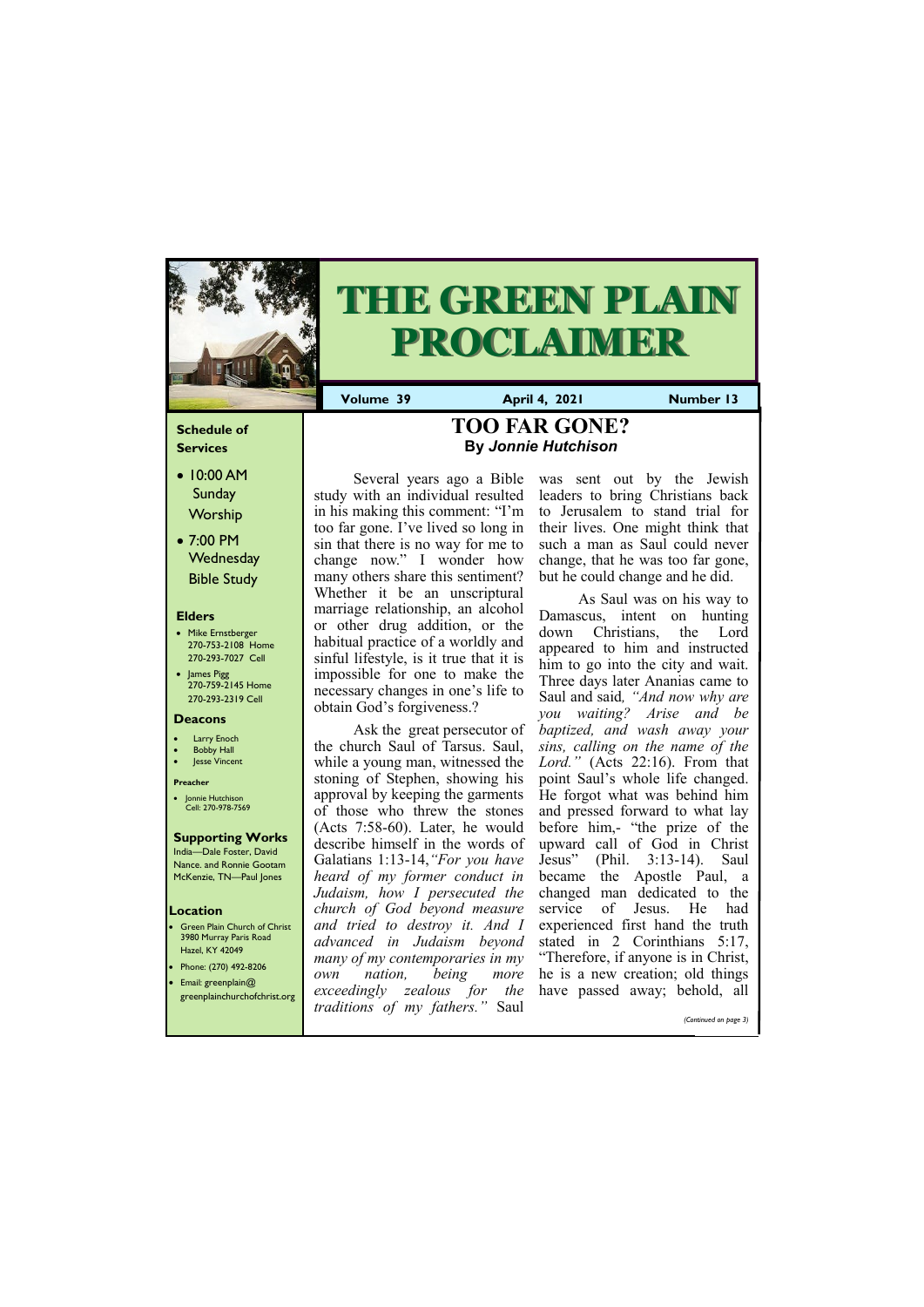### NEWS AND NOTES

*REMEMBER IN PRAYER: Green Plain members*: Remember Faye Travis, Peggy Jarvis, Rex Enoch, Mary Crutchfield, Joanne Barnes, Maxine Pool, Hayes and Marjorie Grady, Jim Fielder, Griselda Adams, Larry Enoch, Carolyn Byars, Mary and Jim Lowrie. *Family and Friends:* Helen Tidwell, Jenne Pool, Teresa Tacker, Betty Pond, Bryan White, Meredith Enoch, Kenneth Mizell, Janice Canter, , Andrea Phillips, Donald and Dorothy Cook, Sandra Cook Downs, Kevin Smith, Dale Pentecost Jaime Aguavo, Jr., and Brett Wyatt.

- **PANTRY ITEMS April 2021: 4—Baked Beans; 11—Soups; 18—Apple Sauce; 25—Syrup.** Please bring any additional items you wish for the "blessing box" which is located next to the breezeway on the north side of the building.
- **April 2021 Anniversaries:** None **Birthdays:** 3-Mary Lowrie; 8- Katelyn Canter; 24-David Thompson; 27-Steve Enoch; 29-Sue Hall; If we have left anyone out please let us know.
- **We offer FREE BIBLE CORRECPONDENCE COURSES through the mail. Enroll on our website or send your name and return mailing address to the address on the first page of this bulletin. You may also call 270-978-7569 or you may email us at greenplain@greenplainchurchofchrist.org.**

**Page 2**

**ONLINE SPIRITUAL RESOURCES Gospel Broadcasting Network https://gbntv.org/**

**World Video Bible School https://store.wvbs.org/wvbs-splashpage.html**

> **A Bible Answer https://abibleanswertv.org/**

> > **Good News Today http://gnttv.org/**



**In Search of the Lord's Way http://searchtv.org/**

*TODAY'S SERMON*

# **"Is Easter in the Bible?"**

*"You observe days and months and seasons and years. I am afraid for you, lest I have labored for you in vain." -Galatians 4:10-11*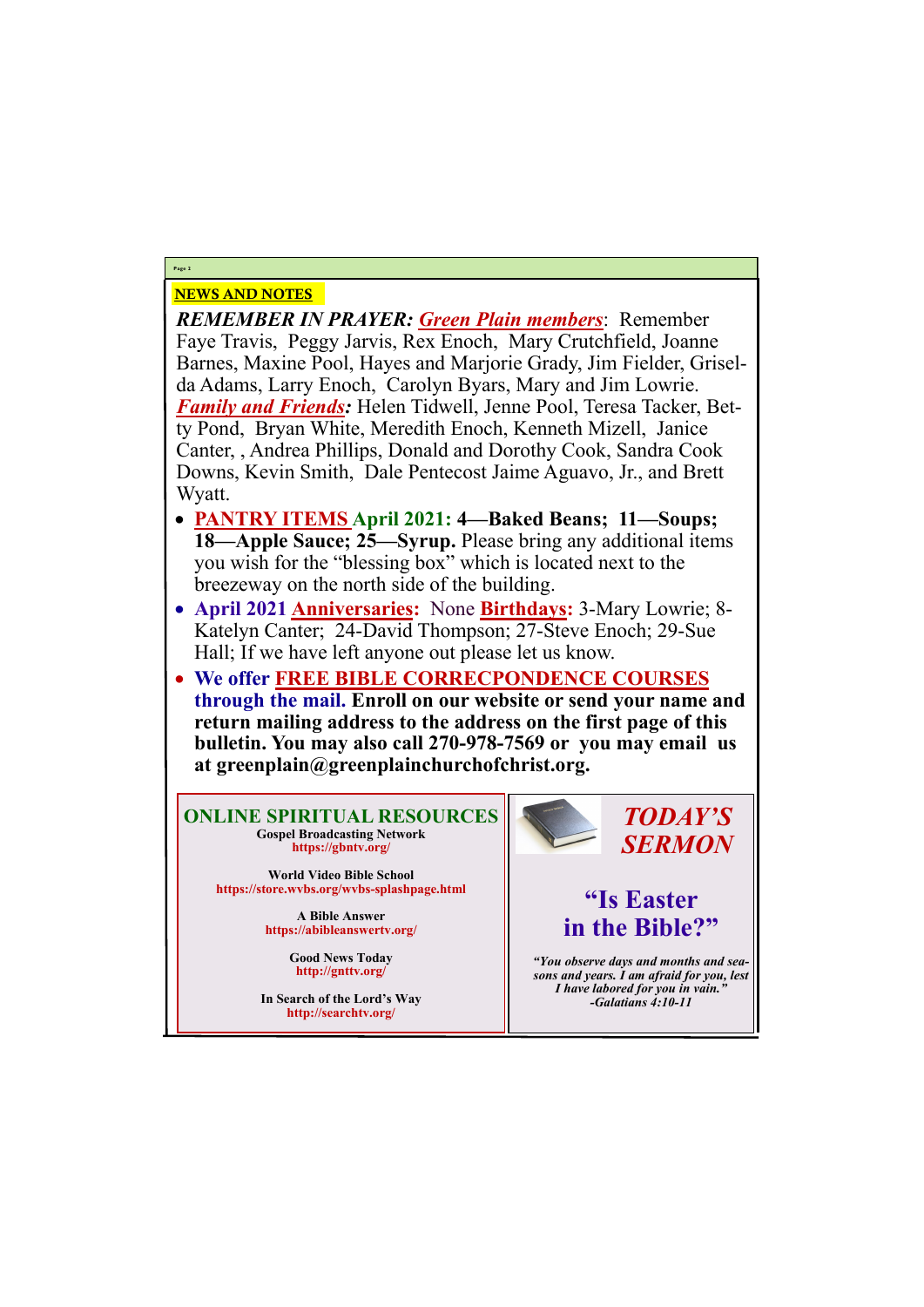**Page 3**

things have become new."

Too far gone? No! Not if one is willing to accept the salvation that is in Christ Jesus, believing He is the Son of God, repenting of sin, confessing faith in Christ and being immersed in water, into the death and blood of Jesus, that washes away sin. And then, forgetting the past, ever reaching forward, pressing on in faithful service to gain eternal life in heaven.

*(Continued from page 1)*

### **SEVEN SCOUPS AT A TIME** *By Josh Manning*

Life is full of rhythms and routines. We experience these in our everyday lives and also on a more grand scale throughout the seasons of life. The Qoheleth of Ecclesiastes (often translated as the preacher) famously wrote, "To everything there is a season, A time for every purpose under heaven: A time to be born, And a time to die; A time to plant, And a time to pluck what is planted; A time to kill, And a time to heal; A time to break down, And a time to build up; A time to weep, And a time to laugh; A time to mourn, And a time to dance; A time to cast away stones, And a time to gather stones; A time to embrace, And a time to refrain from embracing; A time to gain, And a time to lose; A time to keep, And a time to throw away; A time to tear, And a time to sew; A time to keep silence, And a time to speak; A time to love, And a time to hate; A time of war, And a time of peace" (Ecclesiastes 3:1-8).

In all these different seasons of life, the task that is set before us is to serve and glorify God. As Paul would say, "See then that you walk circumspectly, not as fools but as wise, redeeming the time, because the days are evil. Therefore, do not be unwise, but understand what the will of the Lord is" (Ephesians 5:15-17). Or, as he wrote to the Colossians, "And whatever you do in word or deed, do all in the name of the Lord Jesus, giving thanks to God the Father through Him" (Colossians 3:17).

What makes this difficult is the fact that the afore mentioned Old Testament passage presents life through a list of opposing pairs of positive and negative "times." Weeping is contrasted by laughter, birth by death, gain by loss, war by

peace, and so on.

And often, these seasons or "times" over-

lap with multiple other "times" making life complex and emotionally taxing. Additionally, while going through a particular season of life, we usually compare it to previous experiences and judge our present circumstances, opportunities, and productivity to the past. If we are not careful we run the risk of idealizing the past and frustrating our present. Or maybe while going through a particularly difficult season of life we turn our attention to the future and hope for a better tomorrow. And while there is great beauty and joy to be found in the past, and our futures should be saturated by hope, life takes place in the present, and it is in the present that we are to glorify our Creator.

Right now, Maggie gets a seven-ounce bottle to eat when she gets hungry. This means that multiple times throughout the day, Laura and I scoop out seven scoops of formula into a bottle containing seven ounces of water. Seven scoops, over and over and over again. Not the most exciting nor the most miserable of tasks. It is simply where we are. Next year we are going to be in a different phase of life. And if the Lord doesn't return and we are blessed to continue living, the next year will be a different phase as well.

What we all need to do is understand that "life is filled with swift transition" and accept that there is a great deal of change that goes along with this world. Once we've accepted that, we need to engage in our present with patience, wisdom, and love. Find joy in your "seven scoops", whatever that activity may be, and, as the Scriptures teach us, "through love serve one another" (Galatians 5:13).

> —Eastwood church of Christ Paris, TN